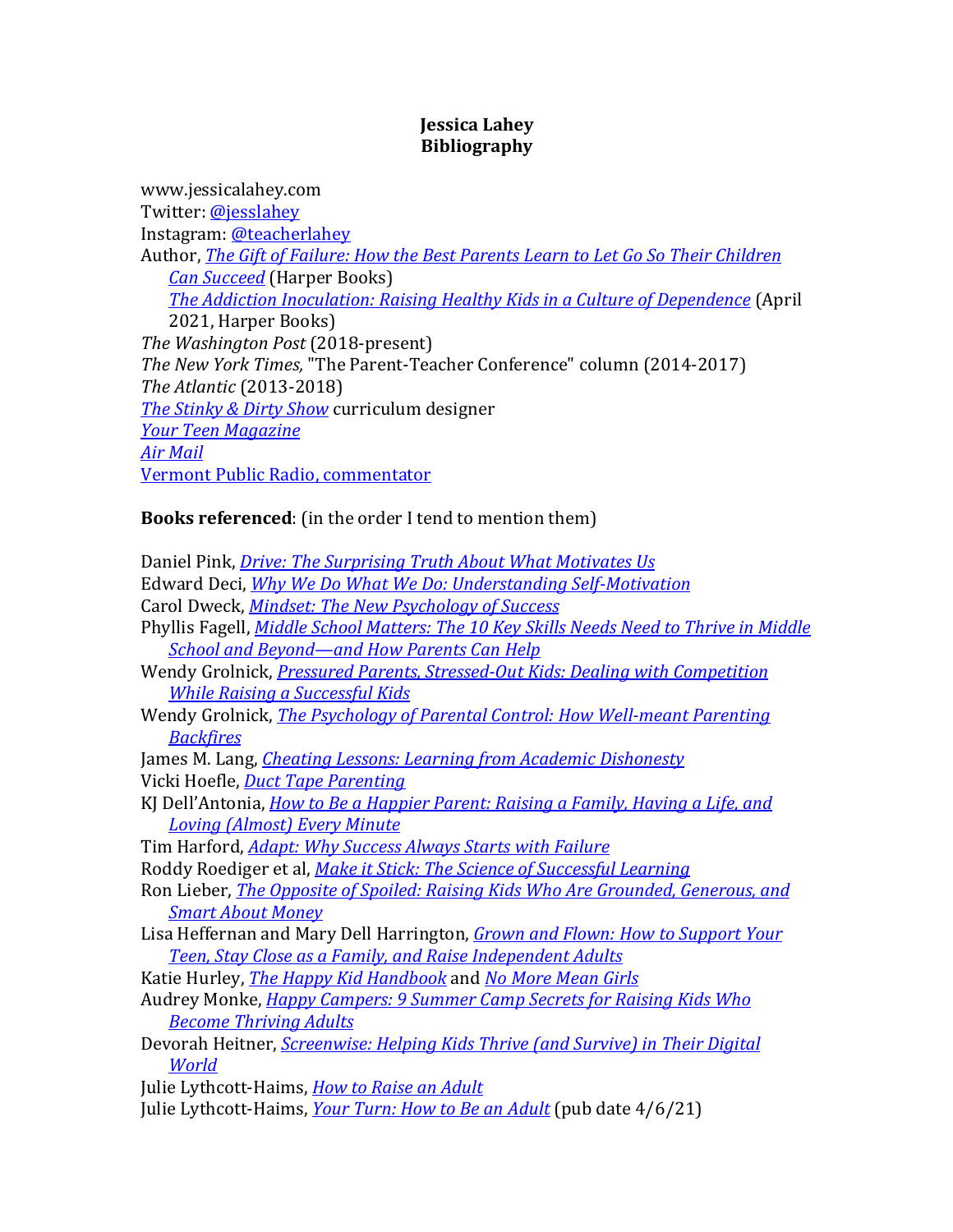Frank Bruni, *Where You Go is Not Who You'll Be* 

- Jo Boaler, *Mathematical Mindsets: Unleashing Students' Potential through Creative Math, Inspiring Messages and Innovative Teaching*
- Scott Barry Kaufman, *Ungifted: Intelligence Redefined*
- William Stixrud, Ph.D. and Ned Johnson, *The Self-Driven Child: The Science and Sense of Giving Your Kids More Control Over Their Lives*
- Katherine Reynolds Lewis, *The Good News About Bad Behavior: Why Kids Are Less Disciplined Than Ever, and What to Do About It*
- Lisa Damour, *Untangled: Guiding Teenage Girls Through The Seven Transitions into Adulthood*

Lisa Damour, *Under Pressure: Confronting the Epidemic of Stress and Anxiety in Girls* 

- Rachel Simmons, *Enough as She Is: How to Help Girls Move Beyond Impossible Standards of Success to Life Healthy, Happy, and Fulfilling Lives*
- Michael Thompson, *Raising Cain: Protecting the Emotional Life of Boys*
- **The Pressured Child: Freeing Our Kids from Performance Overdrive and Helping Them Find Success in School and Life**
- Michael Thompson, *Homesick and Happy: How Time Away from Parents Can Help a Child Grow*

## **Websites referenced:**

Grown and Flown, Lisa Heffernan and Mary Dell Harrington's site for parents raising older kids

YouCubed, Jo Boaler's site on effective math instruction

LetGrow: Future-proofing our kids and our country, founded by Lenore Skenazy, Jonathan Haidt and Daniel Schuchman

### Articles I refer to most, based on audience questions:

"The Big Problem with Rewarding Kids for Good Grades and Punishing Them for Bad Ones" (*Washington Post*) "This is Why it's So Hard to Help with your Kids' Math Homework" (*Washington Post*) "Helping a Perfectionist Child Worry Less and Do More" (*New York Times*) "For a Child with Learning Differences, Making Home a Safe Harbor" (*New York Times*) "Letter Grades Deserve an 'F'" (The Atlantic) "When Children Say 'I Can't,' But They Can, and Adults Know It" (*New York Times*) "Give Late Blooming Children the Time They Need" (*New York Times*) "Helping Children Balance School and Fun" (*New York Times*)

"What Not to Worry About in Teaching Young Children to Read" (*New York Times*)

"Teenagers, Dealing with Addiction, On What Might Have Helped" (*New York Times*)

"<u>I Will Not Check My Son's Grades Online Five Times a Day</u>" (*The Atlantic*)

"The Downside of Checking Kids' Grades Constantly" (*New York Times*)